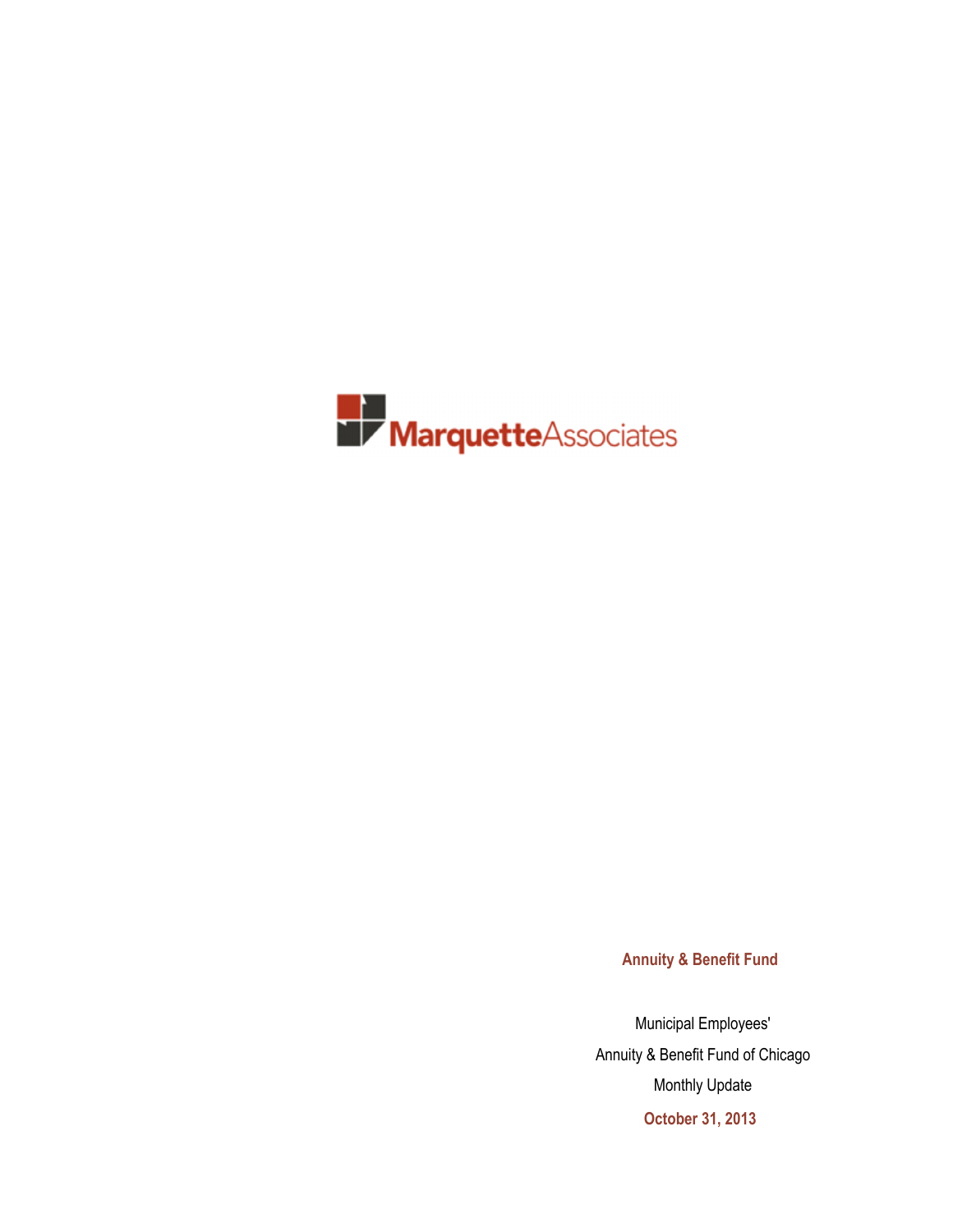Total Fund Composite

| <b>Ending October 31, 2013</b> |  |  |
|--------------------------------|--|--|
|--------------------------------|--|--|

|                                       | <b>Asset Class</b>                | Market Value<br>$($ \$) | 1 Mo Net<br>Cash Flows (\$) | $%$ of<br>Portfolio | Policy % | Policy Difference<br>$(\$)$ |
|---------------------------------------|-----------------------------------|-------------------------|-----------------------------|---------------------|----------|-----------------------------|
| <b>Total Fund Composite</b>           |                                   | 5,268,113,794           | $-52,222,056$               | 100.0               | 100.0    | $\bf{0}$                    |
| <b>Fixed Income Composite</b>         |                                   | 1,326,180,867           | $-203,955$                  | 25.2                | 27.0     | $-96,209,910$               |
| Neuberger Berman                      | Core Plus Fixed Income            | 273,949,761             | $-14,650$                   | 5.2                 |          |                             |
| <b>LM Capital</b>                     | Core Fixed Income                 | 318,862,416             | $-38,322$                   | 6.1                 |          |                             |
| <b>UBS</b>                            | Core Fixed Income                 | 113,356,944             | $-11,258$                   | 2.2                 |          |                             |
| Segall Bryant & Hamill                | Int. Fixed Income                 | 290,280,100             | $-20,598$                   | 5.5                 |          |                             |
| MacKay Shields                        | High Yield Fixed Income           | 194,129,620             | $-73,180$                   | 3.7                 |          |                             |
| Symphony                              | Senior Secured Loans              | 135,602,027             | $-45,948$                   | 2.6                 |          |                             |
| <b>U.S. Equity Composite</b>          |                                   | 1,407,853,202           | $-55,373,344$               | 26.7                | 26.0     | 38,143,669                  |
| FIS Group U.S. Equity                 |                                   | 132,753,348             | $-249$                      | 2.5                 |          | 132,753,348                 |
| Great Lakes                           | Large-Cap Value                   | 102,726,052             | $-12,025,923$               | 1.9                 |          |                             |
| Herndon                               | Large-Cap Value                   | 118,055,543             | $-34,630$                   | 2.2                 |          |                             |
| RhumbLine S&P 500 Index               | Large-Cap Core                    | 278,251,773             | $-3,718$                    | 5.3                 |          |                             |
| CastleArk                             | Large-Cap Growth                  | 101,435,171             | $-18,033,297$               | 1.9                 |          |                             |
| <b>Holland Capital</b>                | Large-Cap Growth                  | 112,132,280             | $-34,593$                   | 2.1                 |          |                             |
| <b>Earnest Partners</b>               | Mid-Cap Core                      | 88,842,260              | $-40,586$                   | 1.7                 |          |                             |
| William Blair                         | Mid-Cap Growth                    | 95,107,964              | $-10,060,392$               | 1.8                 |          |                             |
| Geneva Capital                        | Mid-Cap Growth                    | 99,996,364              | $-41,778$                   | 1.9                 |          |                             |
| Ariel Investments                     | Smid-Cap Value                    | 131,006,990             | $-15,042,203$               | 2.5                 |          |                             |
| Keeley                                | Small-Cap Value                   | 147,545,458             | $-55,976$                   | 2.8                 |          |                             |
| <b>International Equity Composite</b> |                                   | 1,193,751,763           | $-10,330,813$               | 22.7                | 22.0     | 34,766,728                  |
| FIS Group Non-U.S. Equity             |                                   | 40,199,607              | $-144$                      | $0.8\,$             |          | 40,199,607                  |
| NTGI MSCI ACWI ex. U.S. Index Fund    | Non-U.S. All-Cap Core             | 333,940,169             | $-20,701$                   | 6.3                 |          |                             |
| LSV                                   | Non-U.S. Large-Cap<br>Value       | 119,865,698             | $-10,060,545$               | 2.3                 |          |                             |
| Cornerstone                           | Non-U.S. Large-Cap<br>Core        | 126,194,566             | $-52,764$                   | 2.4                 |          |                             |
| Walter Scott & Partners               | Non-U.S. Large-Cap<br>Growth      | 119,372,113             | $-80,980$                   | 2.3                 |          |                             |
| NTGI Small Cap International Index    | Non-U.S. Small-Cap<br>Core        | 305,283,860             | $-20,659$                   | 5.8                 |          |                             |
| William Blair                         | <b>Emerging Markets</b>           | 148,895,750             | $-95,019$                   | $2.8\,$             |          |                             |
| <b>Hedge Fund Composite</b>           |                                   | 597,700,609             | 0                           | 11.3                | 10.0     | 70,889,229                  |
| Rock Creek Georgetown Fund            | <b>Hedged Equity Hedge</b><br>FoF | 304,769,500             | 0                           | $5.8\,$             |          |                             |
| K2 Long Short Fund                    | <b>Hedged Equity Hedge</b><br>FoF | 292,931,109             | 0                           | 5.6                 |          |                             |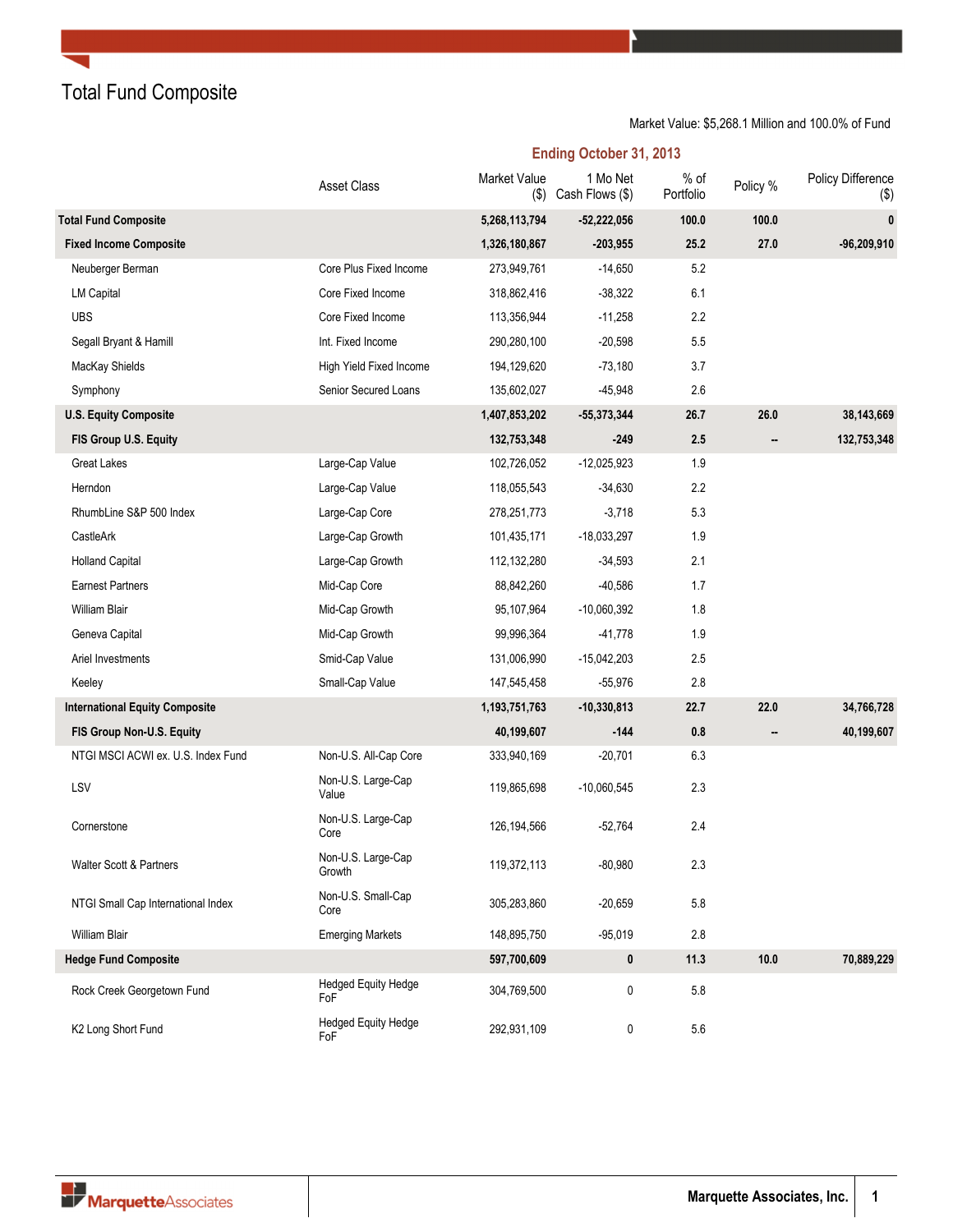# Total Fund Composite

### Market Value: \$5,268.1 Million and 100.0% of Fund

|                                                   | Asset Class           | Market Value<br>$($ \$) | 1 Mo Net<br>Cash Flows (\$) | % of<br>Portfolio | Policy % | <b>Policy Difference</b><br>$($ \$) |
|---------------------------------------------------|-----------------------|-------------------------|-----------------------------|-------------------|----------|-------------------------------------|
| <b>Real Estate Composite</b>                      |                       | 478,777,211             | $-3,039,395$                | 9.1               | 10.0     | $-48,034,169$                       |
| <b>Open-End Real Estate Comp</b>                  |                       | 335,642,344             | $-960,732$                  | 6.4               | $\sim$   | 335,642,344                         |
| American Core Realty Fund, LLC                    | Core Real Estate      | 60,681,933              | -747,036                    | 1.2               |          |                                     |
| AFL-CIO Building Investment Trust                 | Core Real Estate      | 74,179,813              | 0                           | 1.4               |          |                                     |
| JPMorgan Strategic Property Fund                  | Core Real Estate      | 89,360,300              | $-213,696$                  | 1.7               |          |                                     |
| <b>PRISA</b>                                      | Core Real Estate      | 57,372,135              | 0                           | 1.1               |          |                                     |
| PRISA II                                          | Core Plus Real Estate | 54,048,163              | 0                           | 1.0               |          |                                     |
| <b>Closed-End Real Estate Composite</b>           |                       | 143,134,867             | $-2,078,663$                | 2.7               | ۰.       | 143,134,867                         |
| <b>Private Equity Composite</b>                   |                       | 244,875,817             | $-820,291$                  | 4.6               | 5.0      | $-18,529,873$                       |
| <b>Fund of Funds Private Equity Composite</b>     |                       | 107,105,513             | $-47,764$                   | 2.0               |          | 107,105,513                         |
| <b>Direct Investment Private Equity Composite</b> |                       | 137,770,304             | $-772,528$                  | 2.6               |          | 137,770,304                         |
| <b>Cash Accounts</b>                              |                       | 18,974,326              | 17,545,744                  | 0.4               | 0.0      | 18,974,326                          |

### **Ending October 31, 2013**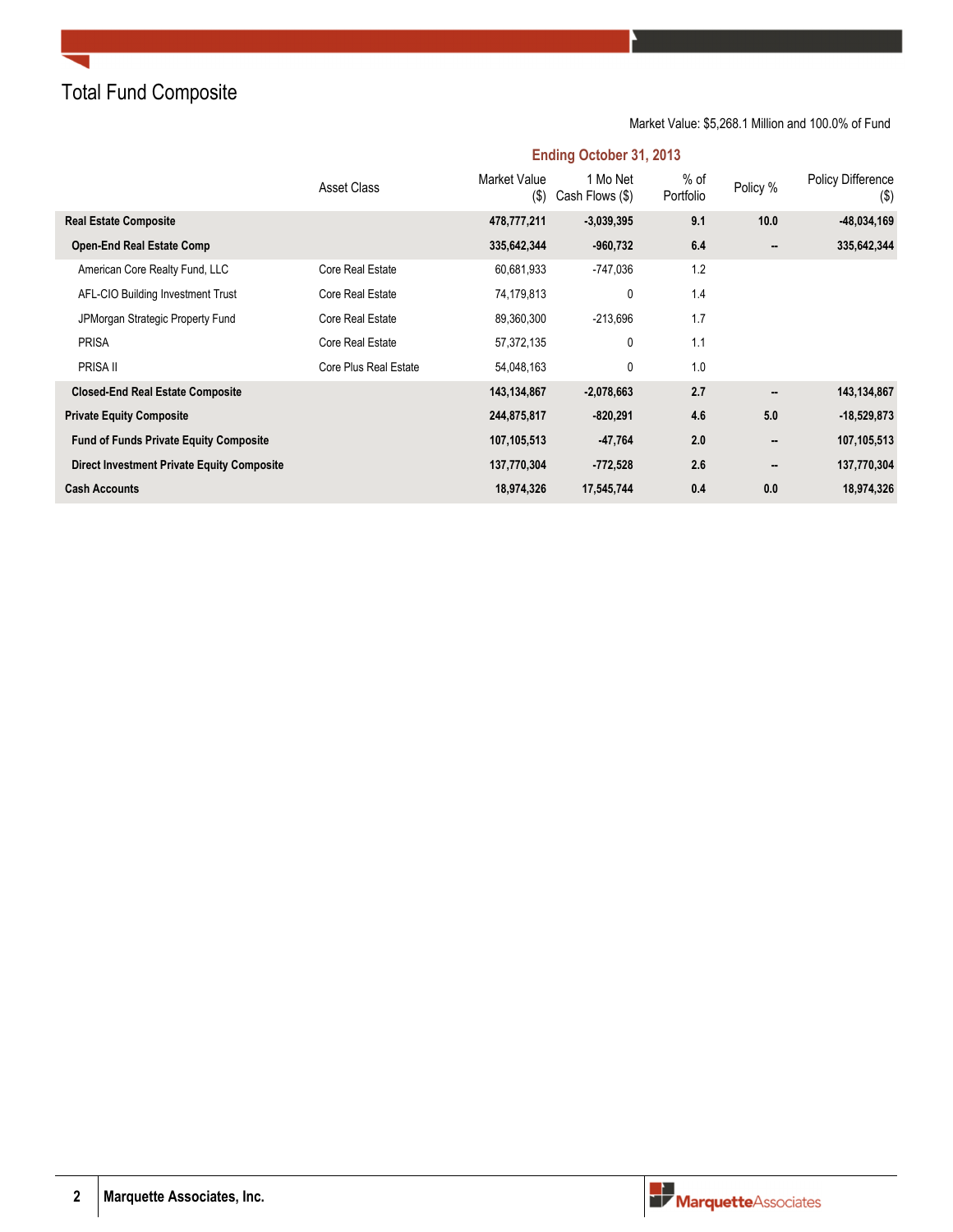

# Total Fund Composite **Annualized Performance (Net of Fees)** Annualized Performance (Net of Fees)

Market Value: \$5,268.1 Million and 100.0% of Fund

|                                        |      |      |            |        | <b>Ending October 31, 2013</b> |        |       |        |        |        |
|----------------------------------------|------|------|------------|--------|--------------------------------|--------|-------|--------|--------|--------|
|                                        | 1 Mo | 3 Mo | <b>YTD</b> | 1 Yr   | 2 Yrs                          | 3 Yrs  | 4 Yrs | 5 Yrs  | 7 Yrs  | 10 Yrs |
| <b>Total Fund Composite</b>            | 2.2  | 4.5  | 12.8       | 15.6   | 12.3                           | 9.9    | 11.0  | $11.0$ | 4.6    | 6.3    |
| <b>MEABF Proposed Policy Benchmark</b> | 2.3  | 4.0  | 10.7       | 13.1   | 10.8                           | 8.5    | 9.5   | 8.9    | 3.7    | 6.1    |
| <b>MEABF Actuarial Rate</b>            | 0.6  | 1.8  | 6.2        | 7.5    | 7.5                            | 7.7    | 7.8   | 7.8    | 7.9    | 7.9    |
| <b>Fixed Income Composite</b>          | 1.0  | 1.5  | 0.7        | 1.1    | 4.2                            | 4.4    | 5.8   | 7.6    | 4.8    | 4.6    |
| <b>Barclays Aggregate</b>              | 0.8  | 1.2  | $-1.1$     | $-1.1$ | 2.0                            | 3.0    | 4.2   | 6.1    | 5.1    | 4.8    |
| <b>U.S. Equity Composite</b>           | 3.8  | 5.4  | 26.3       | 30.0   | 21.1                           | 17.0   | 18.0  | 17.3   | 6.8    | 8.1    |
| Dow Jones U.S. Total Stock Market      | 4.2  | 5.0  | 26.4       | 28.9   | 21.6                           | 16.9   | 17.4  | 16.0   | 6.4    | 8.1    |
| <b>International Equity Composite</b>  | 3.3  | 9.2  | 15.9       | 21.3   | 13.4                           | 7.2    | 9.2   | 14.3   | 6.0    | 10.5   |
| <b>MSCI ACWI ex USA</b>                | 3.7  | 9.3  | 14.1       | 20.3   | 11.8                           | 6.0    | 7.6   | 12.5   | 3.0    | 8.5    |
| <b>MSCI EAFE</b>                       | 3.4  | 9.5  | 20.0       | 26.9   | 15.2                           | 8.4    | 8.4   | 12.0   | 2.3    | 7.7    |
| <b>Hedge Fund Composite</b>            | 1.9  | 4.0  | 13.5       | 15.9   | 10.9                           | 6.7    | 6.1   |        | $\sim$ |        |
| <b>HFRX Equity Hedge Index</b>         | 1.9  | 1.3  | 8.7        | 9.7    | 5.6                            | $-1.0$ | 0.8   | 1.7    | $-1.4$ | 0.3    |
| <b>Real Estate Composite</b>           | 0.1  | 2.2  | 8.0        | 9.7    | 9.8                            | 12.9   | 12.0  | $-1.2$ | 0.8    | 5.2    |
| <b>NPI</b>                             | 0.0  | 1.7  | 8.2        | 10.1   | 10.5                           | 12.1   | 11.1  | 3.9    | 5.3    | 8.6    |
| <b>Open-End Real Estate Comp</b>       | 0.2  | 3.2  | 9.5        | 11.7   | 11.6                           | 13.4   | 11.4  | $-0.7$ | 2.2    | 6.2    |
| <b>NFI</b>                             | 0.0  | 2.2  | 9.7        | 11.2   | 10.7                           | 12.6   | 11.7  | 0.5    | 2.2    | 6.0    |

\* Please refer to the Notes at the end of this report for Proposed Policy Benchmark information.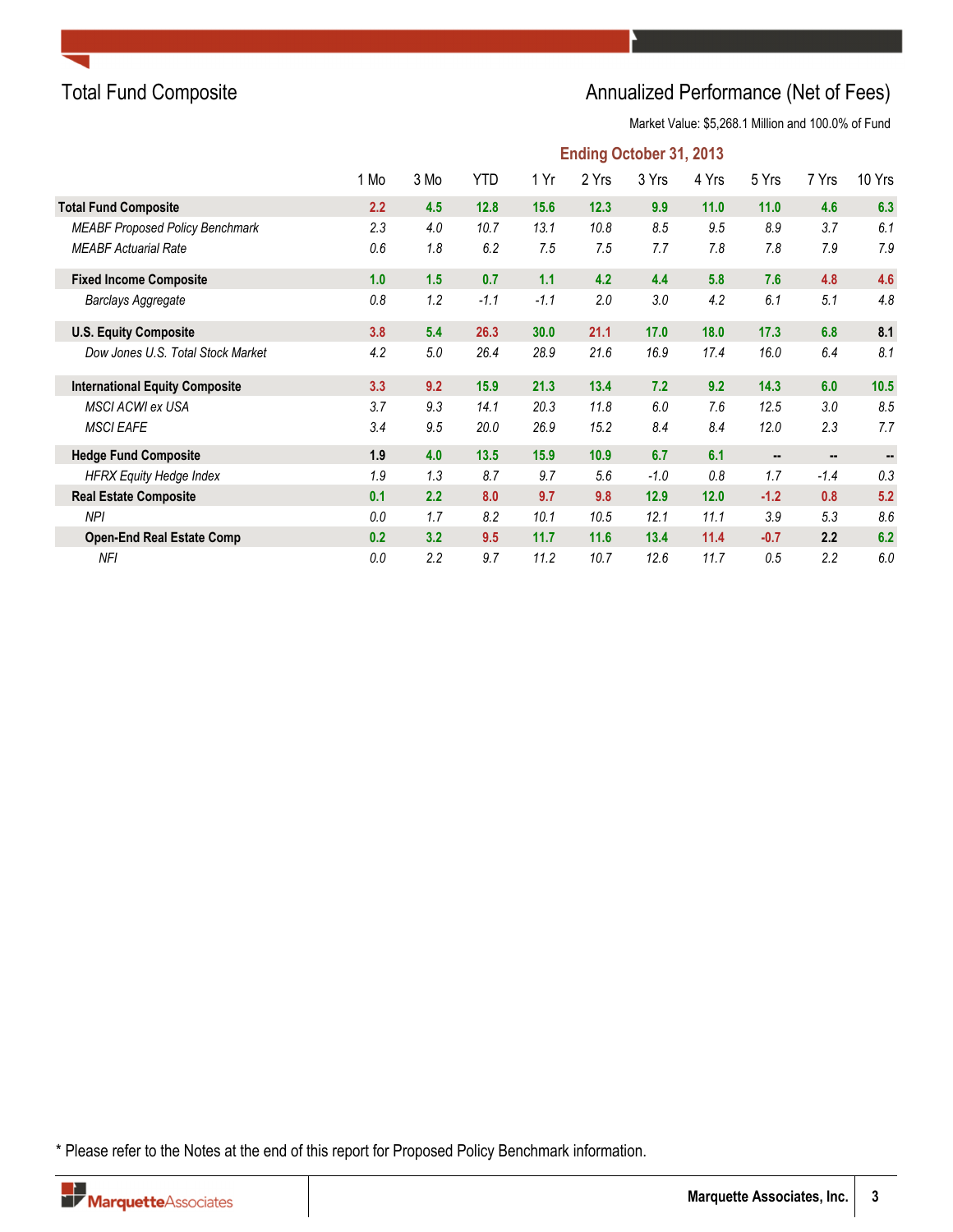# Total Fund Composite **Calendar Performance (Net of Fees)**

|                                        |      |         |      |         |         | <b>Calendar Year</b> |                |      |                |      |         |
|----------------------------------------|------|---------|------|---------|---------|----------------------|----------------|------|----------------|------|---------|
|                                        | 2012 | 2011    | 2010 | 2009    | 2008    | 2007                 | 2006           | 2005 | 2004           | 2003 | 2002    |
| <b>Total Fund Composite</b>            | 12.8 | 0.1     | 14.2 | 19.6    | $-28.6$ | 7.3                  | 12.7           | 6.7  | 10.4           | 19.6 | $-9.5$  |
| <b>MEABF Proposed Policy Benchmark</b> | 11.5 | $-0.2$  | 12.7 | 13.3    | $-26.6$ | 8.2                  | 14.2           | 7.9  | 11.7           | 23.4 | $-11.0$ |
| <b>MEABF Actuarial Rate</b>            | 7.5  | 8.0     | 8.0  | 8.0     | 8.0     | 8.0                  | 8.0            | 8.0  | 8.0            | 8.0  | 8.0     |
| <b>Fixed Income Composite</b>          | 7.0  | 6.7     | 8.0  | 10.6    | $-4.6$  | 5.2                  | 4.6            | 2.3  | 4.4            |      |         |
| <b>Barclays Aggregate</b>              | 4.2  | 7.8     | 6.5  | 5.9     | 5.2     | 7.0                  | 4.3            | 2.4  | 4.3            | 4.1  | 10.3    |
| <b>U.S. Equity Composite</b>           | 16.2 | 0.4     | 20.5 | 34.2    | $-38.7$ | 5.2                  | 12.6           | 5.5  | 12.6           |      | ۰.      |
| Dow Jones U.S. Total Stock Market      | 16.4 | 1.1     | 17.5 | 28.6    | $-37.2$ | 5.6                  | 15.8           | 6.4  | 12.5           | 31.7 | $-20.9$ |
| <b>International Equity Composite</b>  | 18.3 | $-13.8$ | 15.3 | 41.6    | $-36.6$ | 14.3                 | 29.8           | 17.2 | 16.4           | ۰.   | --      |
| <b>MSCI ACWI ex USA</b>                | 16.8 | $-13.7$ | 11.2 | 41.4    | $-45.5$ | 16.7                 | 26.7           | 16.6 | 20.9           | 40.8 | $-14.9$ |
| <b>MSCI EAFE</b>                       | 17.3 | $-12.1$ | 7.8  | 31.8    | $-43.4$ | 11.2                 | 26.3           | 13.5 | 20.2           | 38.6 | $-15.9$ |
| <b>Hedge Fund Composite</b>            | 9.3  | $-4.7$  | 5.3  |         |         |                      | $\blacksquare$ |      | $\blacksquare$ |      |         |
| <b>HFRX Equity Hedge Index</b>         | 4.8  | $-19.1$ | 8.9  | 13.1    | $-25.5$ | 3.2                  | 9.2            | 4.2  | 2.2            | 14.5 | 2.1     |
| <b>Real Estate Composite</b>           | 9.3  | 15.3    | 16.9 | $-31.8$ | $-16.2$ | 14.4                 | 16.7           | 24.3 | 9.9            | 4.5  | 6.6     |
| <b>NPI</b>                             | 10.5 | 14.3    | 13.1 | $-16.9$ | $-6.5$  | 15.8                 | 16.6           | 20.1 | 14.5           | 9.0  | 6.7     |
| <b>Open-End Real Estate Comp</b>       | 10.7 | 15.0    | 14.8 | $-31.6$ | $-11.1$ | 15.8                 | 15.3           | 22.6 | 12.7           | 8.3  | 5.2     |
| NFI                                    | 9.8  | 15.0    | 15.3 | $-30.4$ | $-10.7$ | 14.8                 | 15.3           | 20.2 | 12.0           | 8.3  | 4.6     |

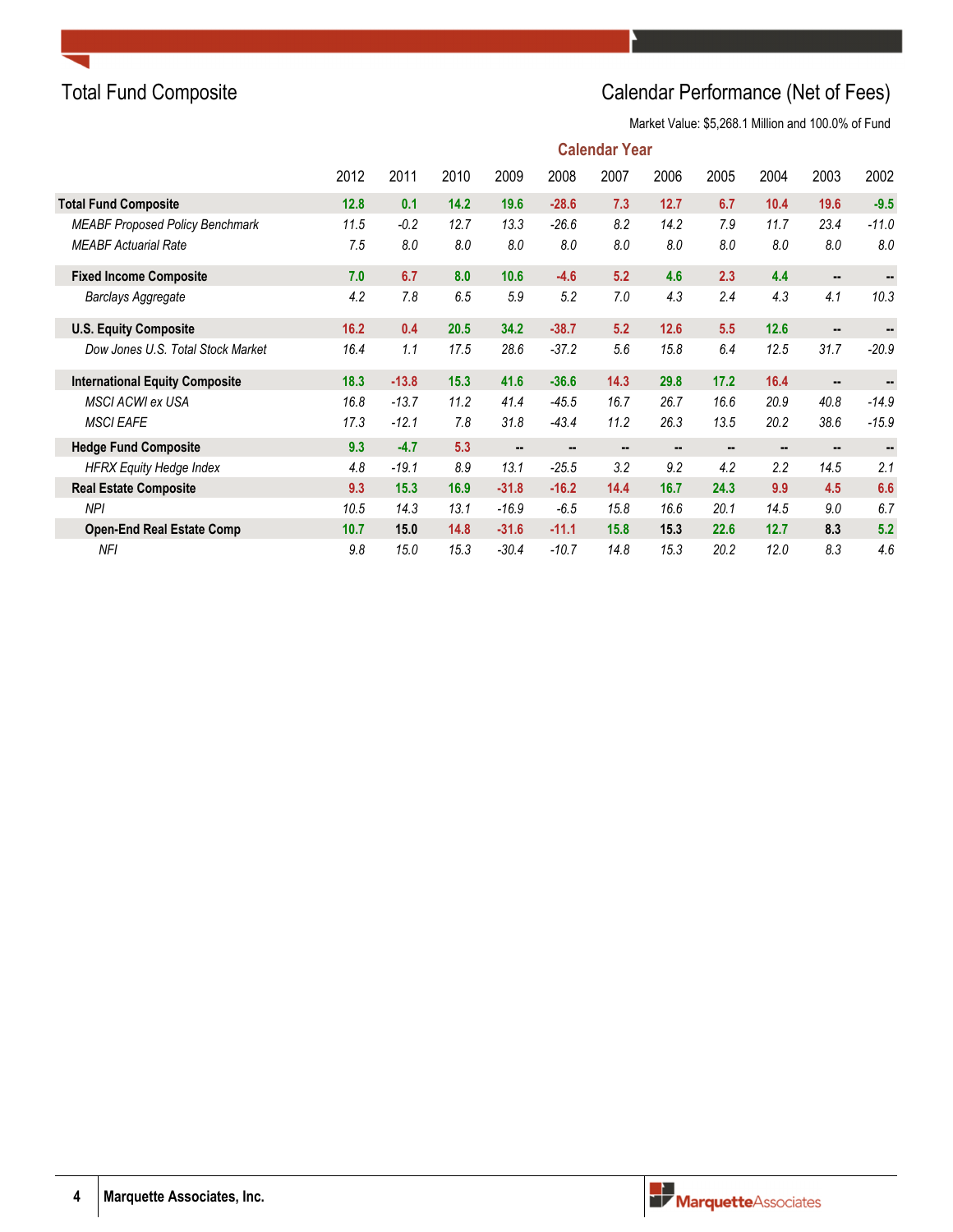# Investment Manager **Annualized Performance (Net of Fees)**

|                                        |      |         |            |           |       |       | <b>Ending October 31, 2013</b> |                          |                          |                          | Inception |               |
|----------------------------------------|------|---------|------------|-----------|-------|-------|--------------------------------|--------------------------|--------------------------|--------------------------|-----------|---------------|
|                                        | 1 Mo | 3 Mo    | <b>YTD</b> | 1 Yr      | 2 Yrs | 3 Yrs | 4 Yrs                          | 5 Yrs                    | 7 Yrs                    | 10 Yrs                   | Return    | Since         |
| <b>Total Fund Composite</b>            | 2.2  | 4.5     | 12.8       | 15.6      | 12.3  | 9.9   | 11.0                           | $11.0$                   | 4.6                      | 6.3                      | ä,        |               |
| <b>MEABF Proposed Policy Benchmark</b> | 2.3  | 4.0     | 10.7       | 13.1      | 10.8  | 8.5   | 9.5                            | 8.9                      | 3.7                      | 6.1                      |           |               |
| <b>MEABF Actuarial Rate</b>            | 0.6  | 1.8     | 6.2        | 7.5       | 7.5   | 7.7   | 7.8                            | 7.8                      | 7.9                      | 7.9                      |           |               |
| <b>Fixed Income Composite</b>          | 1.0  | 1.5     | 0.7        | 1.1       | 4.2   | 4.4   | 5.8                            | 7.6                      | 4.8                      | 4.6                      | н,        |               |
| <b>Barclays Aggregate</b>              | 0.8  | 1.2     | $-1.1$     | $-1.1$    | 2.0   | 3.0   | 4.2                            | 6.1                      | 5.1                      | 4.8                      |           |               |
| Neuberger Berman                       | 0.9  | 1.3     | $-1.1$     | $-1.1$    | 2.6   | 3.4   | 5.1                            | 7.5                      | 5.4                      | 5.0                      | 5.5       | May-01        |
| <b>Barclays Aggregate</b>              | 0.8  | 1.2     | $-1.1$     | $-1.1$    | 2.0   | 3.0   | 4.2                            | 6.1                      | 5.1                      | 4.8                      | 5.3       | May-01        |
| <b>LM Capital</b>                      | 0.9  | 1.5     | $-1.0$     | $-1.0$    | 2.4   | 3.1   | 4.4                            | $\overline{\phantom{a}}$ | $\overline{\phantom{a}}$ | $\overline{\phantom{m}}$ | 5.5       | Mar-09        |
| <b>Barclays Aggregate</b>              | 0.8  | 1.2     | $-1.1$     | $-1.1$    | 2.0   | 3.0   | 4.2                            | 6.1                      | 5.1                      | 4.8                      | 5.0       | Mar-09        |
| <b>UBS</b>                             | 0.9  | 1.3     | $-1.1$     | $-1.0$    | 2.7   | 3.4   | $\overline{\phantom{a}}$       | --                       | $\qquad \qquad -$        |                          | 3.8       | $Jul-10$      |
| <b>Barclays Aggregate</b>              | 0.8  | 1.2     | $-1.1$     | $-1.1$    | 2.0   | 3.0   | 4.2                            | 6.1                      | 5.1                      | 4.8                      | 3.3       | $Jul-10$      |
| Segall Bryant & Hamill                 | 0.6  | 0.9     | $-0.3$     | $-0.2$    | 2.6   | 2.9   | 4.3                            | $\overline{\phantom{a}}$ | --                       | $\frac{1}{2}$            | 5.2       | Apr-09        |
| <b>Barclays Int Govt/Credit</b>        | 0.6  | 0.9     | $-0.2$     | $0.0\,$   | 2.1   | 2.5   | 3.8                            | 5.4                      | 4.8                      | 4.3                      | 4.5       | Apr-09        |
| MacKay Shields                         | 2.1  | 2.6     | 5.6        | 7.6       | 10.1  | 8.9   | 10.4                           | $\overline{\phantom{a}}$ | $\qquad \qquad -$        | $\Box$                   | 13.8      | Apr-09        |
| BarCap Ba High Yield                   | 2.6  | 2.7     | 4.5        | 6.2       | 9.9   | 8.3   | 11.0                           | 16.6                     | 9.1                      | 8.7                      | 14.3      | Apr-09        |
| <b>Barclays High Yield</b>             | 2.5  | 2.9     | 6.3        | $\rm 8.9$ | 11.2  | 9.2   | 11.6                           | 18.1                     | $8.9\,$                  | 8.9                      | 16.4      | Apr-09        |
| Symphony                               | 1.3  | 1.4     | 5.8        | 6.5       | 7.8   | 7.1   | 8.5                            | $\overline{\phantom{a}}$ | $\qquad \qquad -$        | $\Box$                   | 9.1       | Aug-09        |
| <b>CSFB Leveraged Loan</b>             | 0.8  | 1.1     | 5.1        | 6.3       | 7.3   | 6.0   | 7.3                            | 10.6                     | 4.6                      | 5.1                      | $8.0\,$   | Aug-09        |
| <b>U.S. Equity Composite</b>           | 3.8  | 5.4     | 26.3       | 30.0      | 21.1  | 17.0  | 18.0                           | 17.3                     | 6.8                      | 8.1                      | н,        |               |
| Dow Jones U.S. Total Stock Market      | 4.2  | $5.0$   | 26.4       | 28.9      | 21.6  | 16.9  | 17.4                           | 16.0                     | 6.4                      | 8.1                      |           |               |
| FIS Group U.S. Equity                  | 3.5  | 5.6     | 28.1       | 32.1      | 21.1  | 16.3  | 17.1                           | 16.9                     | u,                       | ä,                       | 17.9      | <b>Jul-10</b> |
| 50% Russell 1000 / 50% Russell 2000    | 3.5  | 5.3     | 28.5       | 32.3      | 22.6  | 17.3  | 18.5                           | 16.5                     | 6.5                      | 8.5                      | 18.8      | $Jul-10$      |
| <b>Great Lakes</b>                     | 4.7  | 3.8     | 26.6       | 29.4      | 21.2  | 17.0  | 17.8                           | 15.0                     | 6.2                      | 9.4                      | 10.4      | Mar-91        |
| Russell 1000 Value                     | 4.4  | 2.9     | 25.7       | 28.3      | 22.5  | 16.8  | 16.5                           | 14.1                     | 4.4                      | 7.8                      | 10.2      | Mar-91        |
| Herndon                                | 4.5  | 5.2     | 22.3       | 24.3      |       |       |                                |                          | $\overline{\phantom{a}}$ | $\overline{\phantom{a}}$ | 20.7      | Nov-11        |
| Russell 1000 Value                     | 4.4  | 2.9     | 25.7       | 28.3      | 22.5  | 16.8  | 16.5                           | 14.1                     | 4.4                      | 7.8                      | 23.9      | Nov-11        |
| Russell 1000                           | 4.4  | 5.1     | 26.1       | 28.4      | 21.5  | 16.8  | 17.0                           | 15.8                     | 6.1                      | 7.8                      |           | 22.7 Nov-11   |
| RhumbLine S&P 500 Index                | 4.6  | 4.7     | 25.2       | 27.1      | 21.2  | 16.7  | 16.6                           | 15.3                     | $\overline{a}$           | $\Box$                   |           | 8.9 Aug-08    |
| S&P 500                                | 4.6  | $4.8\,$ | 25.3       | 27.2      | 21.0  | 16.6  | 16.5                           | 15.2                     | $5.8\,$                  | 7.5                      | 8.7       | Aug-08        |
| CastleArk                              | 2.8  | 6.0     | 24.2       | 25.8      | 16.7  | 16.1  | 16.6                           | 15.3                     | $7.4$                    | $\Box$                   | 9.0       | $Jul-04$      |
| Russell 1000 Growth                    | 4.4  | 7.2     | 26.2       | 28.3      | 20.4  | 16.8  | 17.5                           | 17.5                     | 7.7                      | 7.7                      | 8.2       | $Jul-04$      |
| <b>Holland Capital</b>                 | 2.8  | 4.5     | 23.6       | 28.0      | 17.3  | 15.5  | 16.2                           | $17.2$                   | 8.2                      | 7.8                      | 8.9       | Oct-02        |
| Russell 1000 Growth                    | 4.4  | 7.2     | 26.2       | 28.3      | 20.4  | 16.8  | 17.5                           | 17.5                     | 7.7                      | 7.7                      | 8.9       | Oct-02        |
| <b>Earnest Partners</b>                | 3.8  | 6.4     | 22.6       | 27.7      | 18.8  | 15.5  | 17.9                           | 18.8                     | $\frac{1}{2}$            | $\ddot{\phantom{1}}$     | 6.9       | Nov-06        |
| Russell MidCap                         | 3.5  | 5.4     | 28.7       | 33.8      | 22.5  | 17.4  | 19.9                           | 19.7                     | $7.7\,$                  | 10.3                     |           | 7.2 Nov-06    |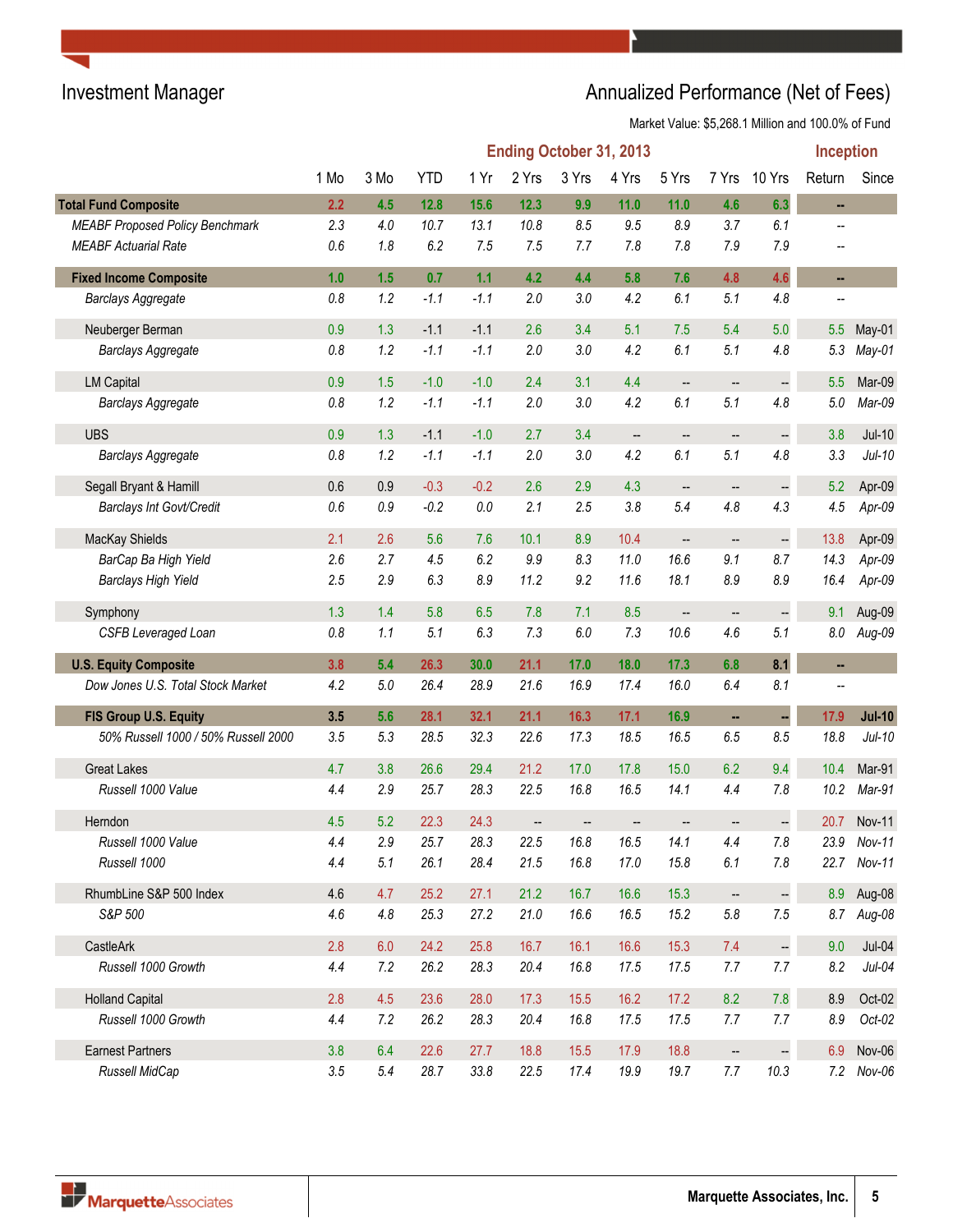## Investment Manager **Annualized Performance (Net of Fees)** Annualized Performance (Net of Fees)

Market Value: \$5,268.1 Million and 100.0% of Fund

|                                              |         |         |            |         |         |         | <b>Ending October 31, 2013</b> |                          |                          |                          | <b>Inception</b>         |               |
|----------------------------------------------|---------|---------|------------|---------|---------|---------|--------------------------------|--------------------------|--------------------------|--------------------------|--------------------------|---------------|
|                                              | 1 Mo    | 3 Mo    | <b>YTD</b> | 1 Yr    | 2 Yrs   | 3 Yrs   | 4 Yrs                          | 5 Yrs                    | 7 Yrs                    | 10 Yrs                   | Return                   | Since         |
| <b>William Blair</b>                         | 1.7     | 3.3     | 23.3       | 27.8    | 16.5    | 15.0    | 17.5                           | 17.7                     | $\qquad \qquad \qquad -$ |                          | 7.5                      | Dec-06        |
| William Blair MCG Custom<br><b>Benchmark</b> | 2.6     | 5.6     | 28.7       | 33.9    | 20.9    | 17.2    | 19.8                           | 18.2                     | 7.3                      | 9.5                      | 6.9                      | $Dec-06$      |
| Geneva Capital                               | 2.4     | 6.4     | 25.9       | 28.2    | 17.8    | 17.1    | --                             | $\overline{\phantom{a}}$ | --                       | $\overline{\phantom{a}}$ | 19.2                     | Nov-09        |
| Russell MidCap Growth                        | 2.6     | 5.6     | 28.7       | 33.9    | 20.9    | 17.2    | 19.8                           | 20.3                     | 8.2                      | 9.6                      | 18.9                     | Nov-09        |
| Ariel Investments                            | 4.6     | 6.3     | 33.7       | 39.9    | 27.3    | 17.0    | 20.7                           | 22.5                     | 7.7                      | 8.6                      | 13.0                     | Jun-84        |
| Russell 2500 Value                           | 4.1     | 4.8     | 27.5       | 33.3    | 24.1    | 17.2    | 19.6                           | 17.3                     | 6.4                      | 9.7                      |                          | Jun-84        |
| Keeley                                       | 4.6     | 7.0     | 32.1       | 39.5    | 30.7    | 22.7    | 23.2                           | 21.0                     | 8.1                      | 11.4                     | 12.8                     | Dec-92        |
| Keeley SCV Custom Benchmark                  | 3.2     | 4.4     | 27.1       | 32.8    | 23.3    | 16.3    | 18.3                           | 16.5                     | 5.4                      | 9.5                      | 11.2                     | Dec-92        |
| <b>International Equity Composite</b>        | 3.3     | 9.2     | 15.9       | 21.3    | 13.4    | 7.2     | 9.2                            | 14.3                     | 6.0                      | 10.5                     | н.                       |               |
| MSCI ACWI ex USA                             | 3.7     | 9.3     | 14.1       | 20.3    | 11.8    | 6.0     | 7.6                            | 12.5                     | 3.0                      | 8.5                      | $\overline{\phantom{a}}$ |               |
| <b>MSCI EAFE</b>                             | 3.4     | 9.5     | 20.0       | 26.9    | 15.2    | 8.4     | 8.4                            | 12.0                     | 2.3                      | 7.7                      | $\overline{\phantom{a}}$ |               |
| FIS Group Non-U.S. Equity                    | 3.2     | 10.0    | 19.8       | 24.9    | н,      | н,      | н,                             |                          |                          |                          | 24.5                     | <b>Aug-12</b> |
| MSCI ACWI ex USA                             | 3.7     | 9.3     | 14.1       | 20.3    | 11.8    | 6.0     | 7.6                            | 12.5                     | 3.0                      | 8.5                      | 21.3                     | Aug-12        |
| NTGI MSCI ACWI ex. U.S. Index Fund           | 3.6     | 9.3     | 14.3       | 20.5    | 12.1    | 6.3     | 7.9                            | 12.7                     | $\qquad \qquad \cdots$   | ÷,                       | 12.7                     | Oct-08        |
| MSCI ACWI ex USA                             | 3.7     | 9.3     | 14.1       | 20.3    | 11.8    | 6.0     | 7.6                            | 12.5                     | 3.0                      | 8.5                      | 12.5                     | Oct-08        |
| LSV                                          | 4.3     | 10.4    | 23.2       | 29.1    | 16.4    | 9.5     | 9.7                            | 14.1                     | 2.4                      | $\frac{1}{2}$            | 6.2                      | Apr-05        |
| <b>MSCI EAFE Value</b>                       | 4.1     | 10.8    | 20.5       | 27.8    | 15.5    | 8.1     | 7.2                            | 11.8                     | 1.2                      | 7.7                      | 5.3                      | Apr-05        |
| Cornerstone                                  | 1.4     | 4.3     | 16.3       | 19.0    | 14.2    | 6.8     | 6.9                            | 10.3                     | 4.1                      | $\overline{\phantom{m}}$ | 7.2                      | Nov-04        |
| <b>MSCI EAFE</b>                             | 3.4     | 9.5     | 20.0       | 26.9    | 15.2    | 8.4     | 8.4                            | 12.0                     | 2.3                      | 7.7                      | 5.8                      | $Nov-04$      |
| <b>Walter Scott &amp; Partners</b>           | 1.9     | 7.3     | 11.1       | 16.3    | 12.6    | 7.5     | 8.6                            | 11.8                     | 4.5                      | $\ddot{\phantom{1}}$     | 7.5                      | Nov-04        |
| <b>MSCI EAFE Growth</b>                      | 2.6     | 8.3     | 19.5       | 26.0    | 14.8    | 8.6     | 9.5                            | 12.2                     | 3.3                      | 7.7                      | 6.3                      | Nov-04        |
| NTGI Small Cap International Index           | 3.0     | 11.4    | 22.6       | 28.1    | 16.0    | 9.8     | 11.7                           | 18.5                     | $\qquad \qquad \cdots$   | $\overline{\phantom{a}}$ | 18.5                     | Oct-08        |
| MSCI World ex USA Small Cap                  | 3.0     | 11.4    | 22.5       | 27.8    | 15.8    | 9.5     | 11.4                           | 18.2                     | 4.0                      | 9.6                      | 18.2                     | Oct-08        |
| <b>William Blair</b>                         | 5.1     | 8.9     | 4.6        | 9.8     | 9.0     | 2.7     | 9.6                            | 18.6                     | 4.2                      | $\qquad \qquad \qquad -$ | 9.8                      | $Jul-05$      |
| <b>MSCI Emerging Markets</b>                 | 4.9     | $9.8\,$ | 0.3        | 6.5     | 4.6     | $0.3\,$ | 5.7                            | 15.4                     | $6.0\,$                  | 12.4                     | $9.3\,$                  | $Jul-05$      |
| <b>Hedge Fund Composite</b>                  | 1.9     | 4.0     | 13.5       | 15.9    | 10.9    | 6.7     | 6.1                            | ш,                       | ш,                       |                          | ÷.                       |               |
| <b>HFRX Equity Hedge Index</b>               | 1.9     | 1.3     | 8.7        | 9.7     | 5.6     | $-1.0$  | $0.8\,$                        | 1.7                      | $-1.4$                   | 0.3                      | --                       |               |
| Rock Creek Georgetown Fund                   | 1.7     | 3.7     | $13.7$     | 15.9    | $11.2$  | 7.2     | 6.8                            | $\overline{\phantom{a}}$ | $\overline{\phantom{a}}$ | $\frac{1}{2}$            | 6.6                      | $Jan-09$      |
| <b>HFRX Equity Hedge Index</b>               | $1.9\,$ | 1.3     | 8.7        | $9.7\,$ | 5.6     | $-1.0$  | $0.8\,$                        | 1.7                      | $-1.4$                   | 0.3                      | 2.8                      | $Jan-09$      |
| K2 Long Short Fund                           | 2.1     | 4.2     | 13.2       | 15.9    | 10.5    | 6.2     | 5.4                            | $\overline{\phantom{a}}$ | $\qquad \qquad -$        | $\mathbb{H}$             | 5.7                      | $Jan-09$      |
| <b>HFRX Equity Hedge Index</b>               | $1.9\,$ | 1.3     | $8.7\,$    | $9.7\,$ | $5.6\,$ | $-1.0$  | $0.8\,$                        | $1.7\,$                  | $-1.4$                   | $0.3\,$                  | 2.8                      | Jan-09        |

\* William Blair MCG Custom Benchmark is currently Russell MidCap Growth. Prior to June 1, 2009, it is the Russell 2500. \* Keeley SCV Custom Benchmark is currently Russell 2000 Value. Prior to August 1, 2009, it is Russell MidCap Value.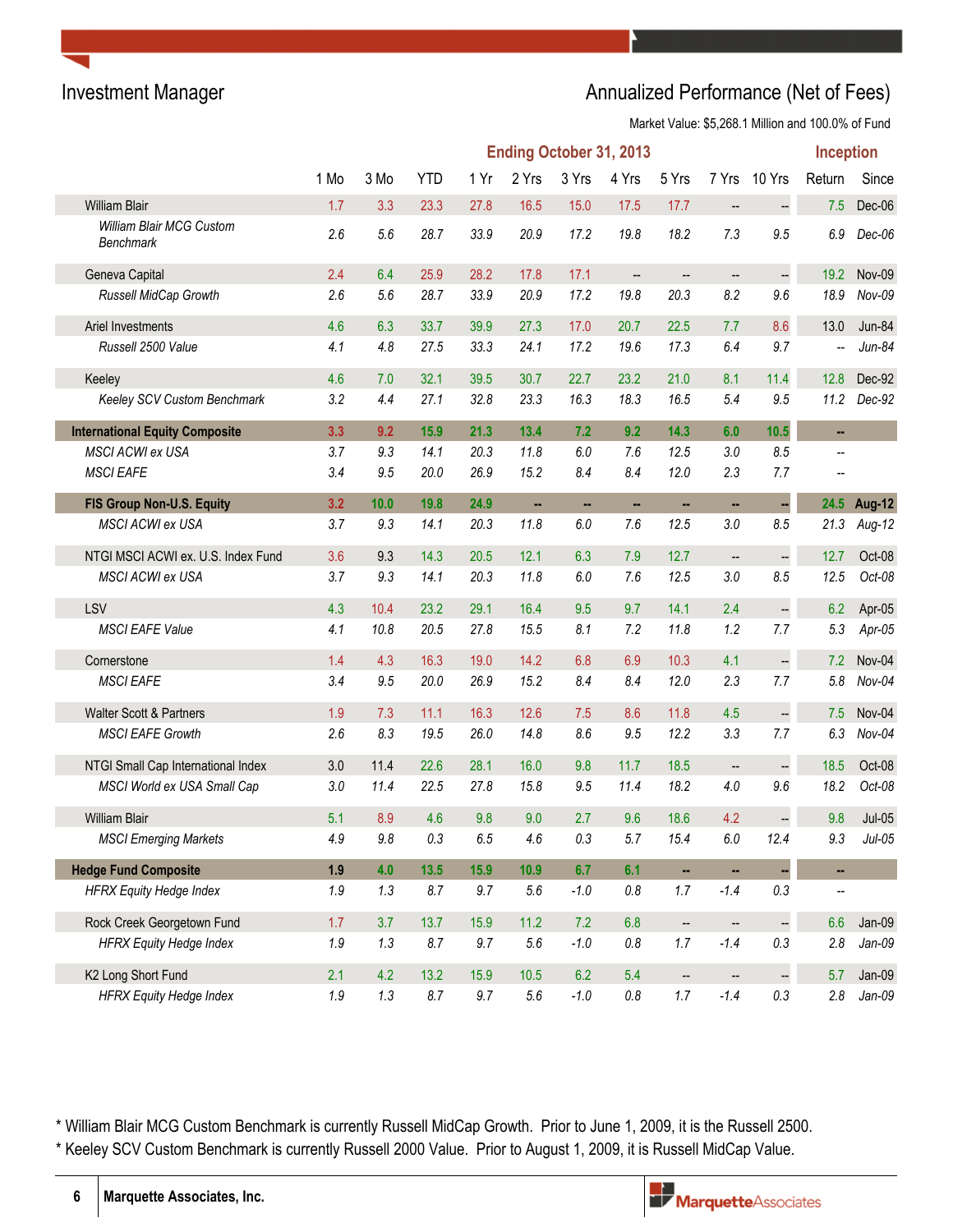# Investment Manager **Annualized Performance (Net of Fees)**

|                                   |      |               |      |      |       |       | <b>Ending October 31, 2013</b> |        |       |                          | <b>Inception</b>         |               |
|-----------------------------------|------|---------------|------|------|-------|-------|--------------------------------|--------|-------|--------------------------|--------------------------|---------------|
|                                   | 1 Mo | 3 Mo          | YTD  | 1 Yr | 2 Yrs | 3 Yrs | 4 Yrs                          | 5 Yrs  | 7 Yrs | 10 Yrs                   | Return                   | Since         |
| <b>Real Estate Composite</b>      | 0.1  | $2.2^{\circ}$ | 8.0  | 9.7  | 9.8   | 12.9  | 12.0                           | $-1.2$ | 0.8   | 5.2                      | $\sim$                   |               |
| <b>NPI</b>                        | 0.0  | 1.7           | 8.2  | 10.1 | 10.5  | 12.1  | 11.1                           | 3.9    | 5.3   | 8.6                      |                          |               |
| <b>Open-End Real Estate Comp</b>  | 0.2  | 3.2           | 9.5  | 11.7 | 11.6  | 13.4  | 11.4                           | $-0.7$ | 2.2   | 6.2                      | $\sim$                   |               |
| NFI                               | 0.0  | 2.2           | 9.7  | 11.2 | 10.7  | 12.6  | 11.7                           | 0.5    | 2.2   | 6.0                      | $\overline{\phantom{a}}$ |               |
| American Core Realty Fund, LLC    | 0.0  | 3.2           | 8.8  | 11.2 | 10.9  | 12.2  | 9.5                            | $-0.8$ | 2.0   | $\overline{\phantom{a}}$ | 5.0                      | $Nov-03$      |
| NFI                               | 0.0  | 2.2           | 9.7  | 11.2 | 10.7  | 12.6  | 11.7                           | 0.5    | 2.2   | 6.0                      | 6.0                      | $Nov-03$      |
| AFL-CIO Building Investment Trust | 0.0  | 2.5           | 7.3  | 9.5  | 10.9  | 11.8  | 9.6                            | 0.0    | 2.5   | 5.3                      | 5.2                      | Jun-02        |
| <b>NFI</b>                        | 0.0  | 2.2           | 9.7  | 11.2 | 10.7  | 12.6  | 11.7                           | 0.5    | 2.2   | 6.0                      | 6.2                      | $Jun-02$      |
| JPMorgan Strategic Property Fund  | 0.6  | 3.3           | 11.7 | 14.1 | 12.5  | 14.0  | 11.9                           | 1.4    | 3.5   | 7.2                      | 7.4                      | $Jun-02$      |
| NFI                               | 0.0  | 2.2           | 9.7  | 11.2 | 10.7  | 12.6  | 11.7                           | 0.5    | 2.2   | 6.0                      | 6.2                      | $Jun-02$      |
| <b>PRISA</b>                      | 0.0  | 3.5           | 10.0 | 11.8 | 11.0  | 14.5  | 12.6                           | $-1.6$ | 1.7   | 5.8                      | 6.3                      | <b>Nov-81</b> |
| NFI                               | 0.0  | 2.2           | 9.7  | 11.2 | 10.7  | 12.6  | 11.7                           | 0.5    | 2.2   | 6.0                      | $\overline{\phantom{a}}$ | Nov-81        |
| <b>PRISA II</b>                   | 0.0  | 3.7           | 9.1  | 11.5 | 12.6  | 16.3  | 14.2                           | $-3.9$ | 0.2   | 5.7                      | 7.0                      | <b>Nov-89</b> |
| NFI                               | 0.0  | 2.2           | 9.7  | 11.2 | 10.7  | 12.6  | 11.7                           | 0.5    | 2.2   | 6.0                      | $\overline{\phantom{a}}$ | Nov-89        |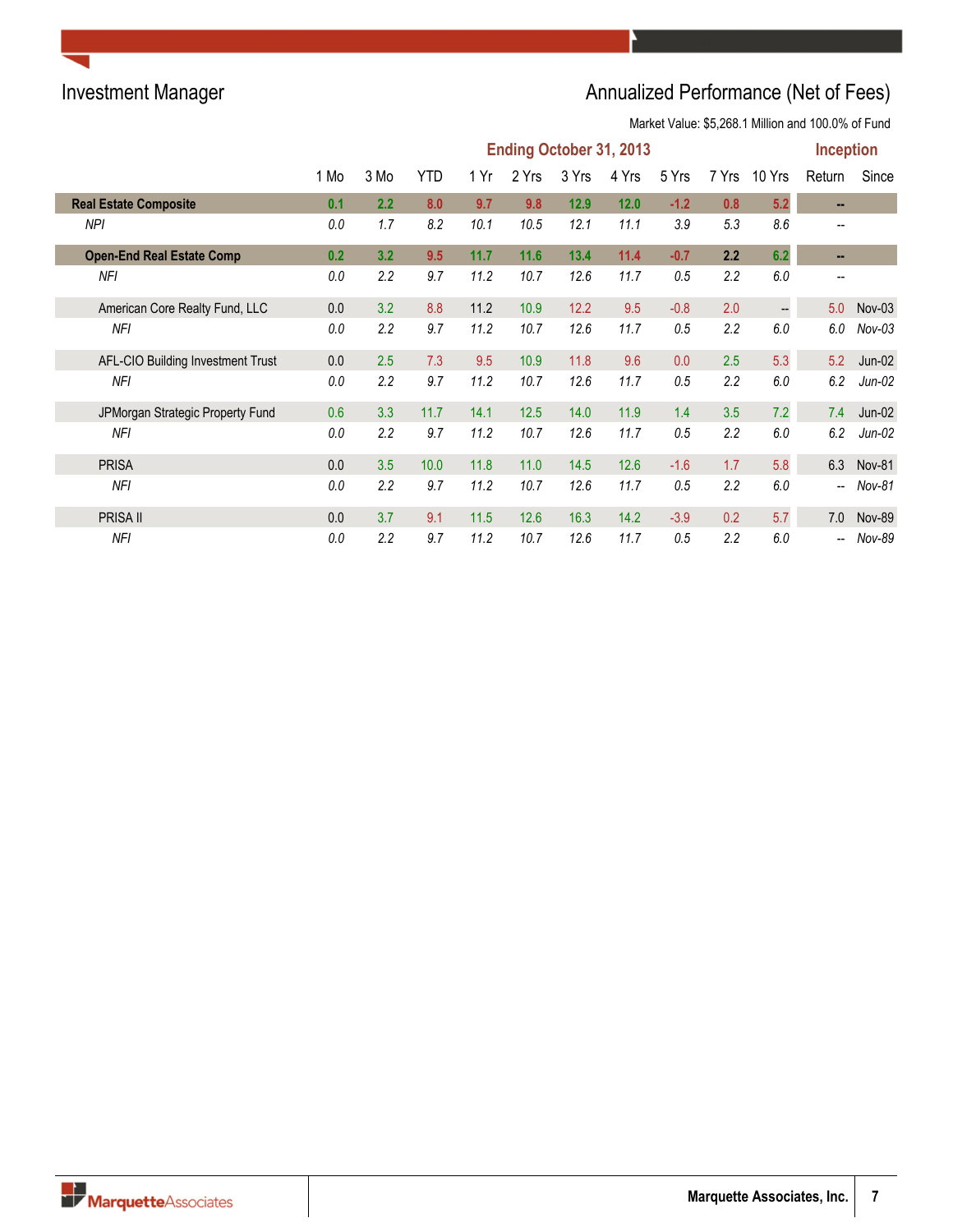## FIS Group Composite **Annualized Performance (Net of Fees)** Annualized Performance (Net of Fees)

Market Value: \$173.0 Million and 3.3% of Fund

|                                             |              |                     |      |         | <b>Ending October 31, 2013</b> |      |                          |                          |                          |                          |                      | <b>Inception</b>                            |               |
|---------------------------------------------|--------------|---------------------|------|---------|--------------------------------|------|--------------------------|--------------------------|--------------------------|--------------------------|----------------------|---------------------------------------------|---------------|
|                                             | Market Value | $%$ of<br>Portfolio | 1 Mo | 3 Mo    | <b>YTD</b>                     | 1 Yr |                          |                          |                          |                          |                      | 2 Yrs 3 Yrs 4 Yrs 5 Yrs 10 Yrs Return Since |               |
| <b>FIS Group Composite</b>                  | 172,952,955  | 100.0               | 3.5  | 6.8     | 25.7                           | 30.2 | 21.0                     | 16.9                     | ä,                       | ä.                       | ÷,                   | 17.7                                        | <b>Jul-10</b> |
| FIS Group Dynamic Benchmark                 |              |                     | 3.5  | 6.3     | 24.3                           | 29.2 | 21.7                     | 16.7                     | 18.1                     | 16.2                     | 8.3                  | 18.2                                        | $Jul-10$      |
| 70% DJ Total Stock / 30% MSCI<br>ACWI ex-US |              |                     | 4.1  | 6.3     | 22.6                           | 26.3 | 18.7                     | 13.6                     | 14.4                     | 15.0                     | 8.3                  | 15.5                                        | $Jul-10$      |
| FIS Group U.S. Equity                       | 132,753,348  | 76.8                | 3.5  | 5.8     | 28.8                           | 33.0 | 22.3                     | 17.3                     | н.                       | ä.                       | u,                   | 18.0                                        | <b>Jul-10</b> |
| 50% Russell 1000 / 50% Russell<br>2000      |              |                     | 3.5  | 5.3     | 28.5                           | 32.3 | 22.6                     | 17.3                     | 18.5                     | 16.5                     | 8.5                  | 18.8                                        | $Jul-10$      |
| Edgar Lomax                                 | 21,399,515   | 12.4                | 5.0  | 4.0     | 27.1                           | 26.5 | 19.6                     | $\overline{\phantom{a}}$ |                          | $\overline{\phantom{a}}$ |                      | 19.6                                        | $Oct-11$      |
| Russell 1000 Value                          |              |                     | 4.4  | 2.9     | 25.7                           | 28.3 | 22.5                     | 16.8                     | 16.5                     | 14.1                     | 7.8                  |                                             | 22.5 Oct-11   |
| <b>Vision Capital</b>                       | 9,770,621    | 5.6                 | 3.1  | 5.7     | 22.0                           | 24.7 | 19.2                     | $\overline{\phantom{a}}$ |                          | --                       | $\mathbb{L}$         |                                             | 12.5 May-11   |
| Russell 1000 Growth                         |              |                     | 4.4  | 7.2     | 26.2                           | 28.3 | 20.4                     | 16.8                     | 17.5                     | 17.5                     | 7.7                  |                                             | 14.2 May-11   |
| Fortaleza                                   | 10,458,469   | 6.0                 | 4.2  | 7.9     | 28.1                           | 30.7 | 21.6                     | 16.9                     | --                       | --                       | $\ddot{\phantom{0}}$ |                                             | 21.5 Aug-10   |
| Russell 1000 Growth                         |              |                     | 4.4  | 7.2     | 26.2                           | 28.3 | 20.4                     | 16.8                     | 17.5                     | 17.5                     | 7.7                  |                                             | 21.4 Aug-10   |
| Decatur Capital                             | 9,947,005    | 5.8                 | 2.5  | 3.6     | 24.0                           | 27.0 | $\overline{\phantom{a}}$ | $\overline{\phantom{a}}$ | $\overline{\phantom{a}}$ | --                       | $\ddot{\phantom{0}}$ |                                             | 21.7 Aug-12   |
| Russell 1000 Growth                         |              |                     | 4.4  | 7.2     | 26.2                           | 28.3 | 20.4                     | 16.8                     | 17.5                     | 17.5                     | 7.7                  |                                             | 22.7 Aug-12   |
| Oakbrook Investment                         | 22,123,641   | 12.8                | 3.7  | 5.6     | 29.8                           | 34.9 | $\overline{\phantom{a}}$ | $\overline{\phantom{a}}$ | --                       | $\overline{\phantom{a}}$ | $\frac{1}{2}$        |                                             | 30.1 Aug-12   |
| <b>Russell MidCap</b>                       |              |                     | 3.5  | 5.4     | 28.7                           | 33.8 | 22.5                     | 17.4                     | 19.9                     | 19.7                     | 10.3                 |                                             | 29.5 Aug-12   |
| <b>Apex Capital</b>                         | 25,279,957   | 14.6                | 2.7  | 7.8     | 30.2                           | 36.2 | $\overline{\phantom{a}}$ | $\overline{\phantom{a}}$ | $\overline{\phantom{a}}$ | --                       | $\ddot{\phantom{0}}$ |                                             | 31.2 Aug-12   |
| Russell 2500 Growth                         |              |                     | 2.3  | $6.6\,$ | 32.7                           | 37.6 | 23.1                     | 19.2                     | 21.5                     | 20.9                     | 9.8                  |                                             | 31.9 Aug-12   |
| Channing                                    | 18,172,017   | 10.5                | 3.4  | 7.2     | 32.8                           | 41.9 | 28.4                     | 19.9                     | 21.4                     | 18.8                     |                      |                                             | 11.7 Aug-08   |
| Russell 2000 Value                          |              |                     | 3.2  | 4.4     | 27.1                           | 32.8 | 23.3                     | 16.3                     | 18.3                     | 14.8                     | 8.8                  |                                             | 8.5 Aug-08    |
| Lombardia                                   | 15,602,122   | 9.0                 | 3.2  | 4.0     | 32.9                           | 37.9 | 24.9                     | 18.7                     | 19.8                     | 19.7                     | $\frac{1}{2}$        |                                             | 11.2 Dec-07   |
| Russell 2000 Value                          |              |                     | 3.2  | 4.4     | 27.1                           | 32.8 | 23.3                     | 16.3                     | 18.3                     | 14.8                     | 8.8                  |                                             | 7.4 Dec-07    |
| FIS Group Non-U.S. Equity                   | 40,199,607   | 23.2                | 3.2  | 10.0    | 19.8                           | 24.9 | ä.                       | н.                       | ä,                       | н,                       |                      |                                             | 24.5 Aug-12   |
| <b>MSCI ACWI ex USA</b>                     |              |                     | 3.7  | 9.3     | 14.1                           | 20.3 | 11.8                     | $6.0\,$                  | 7.6                      | 12.5                     | 8.5                  |                                             | 21.3 Aug-12   |
| Hanoverian Capital                          | 19,785,874   | 11.4                | 3.0  | 10.2    | 20.7                           | 26.6 | $\overline{\phantom{a}}$ | $\overline{\phantom{a}}$ | $\overline{\phantom{a}}$ | --                       | $\ddot{\phantom{0}}$ |                                             | 26.0 Aug-12   |
| <b>MSCI EAFE</b>                            |              |                     | 3.4  | 9.5     | 20.0                           | 26.9 | 15.2                     | 8.4                      | 8.4                      | 12.0                     | 7.7                  |                                             | 26.6 Aug-12   |
| Ativo Capital                               | 20,395,648   | 11.8                | 3.5  | 9.7     | 26.9                           | 31.7 | $\overline{a}$           | $\overline{a}$           | $\overline{\phantom{a}}$ |                          |                      |                                             | 30.6 Aug-12   |
| MSCI EAFE + Canada                          |              |                     | 3.4  | 9.2     | 18.5                           | 24.7 | 14.1                     | 7.8                      | 8.3                      | 11.9                     | 7.9                  |                                             | 24.7 Aug-12   |

\* The FIS Group Dynamic Benchmark is updated monthly account benchmark weightings from the beginning of each month. Prior to August 31, 2012, the benchmark is 50% Russell 1000 / 50% Russell 2000.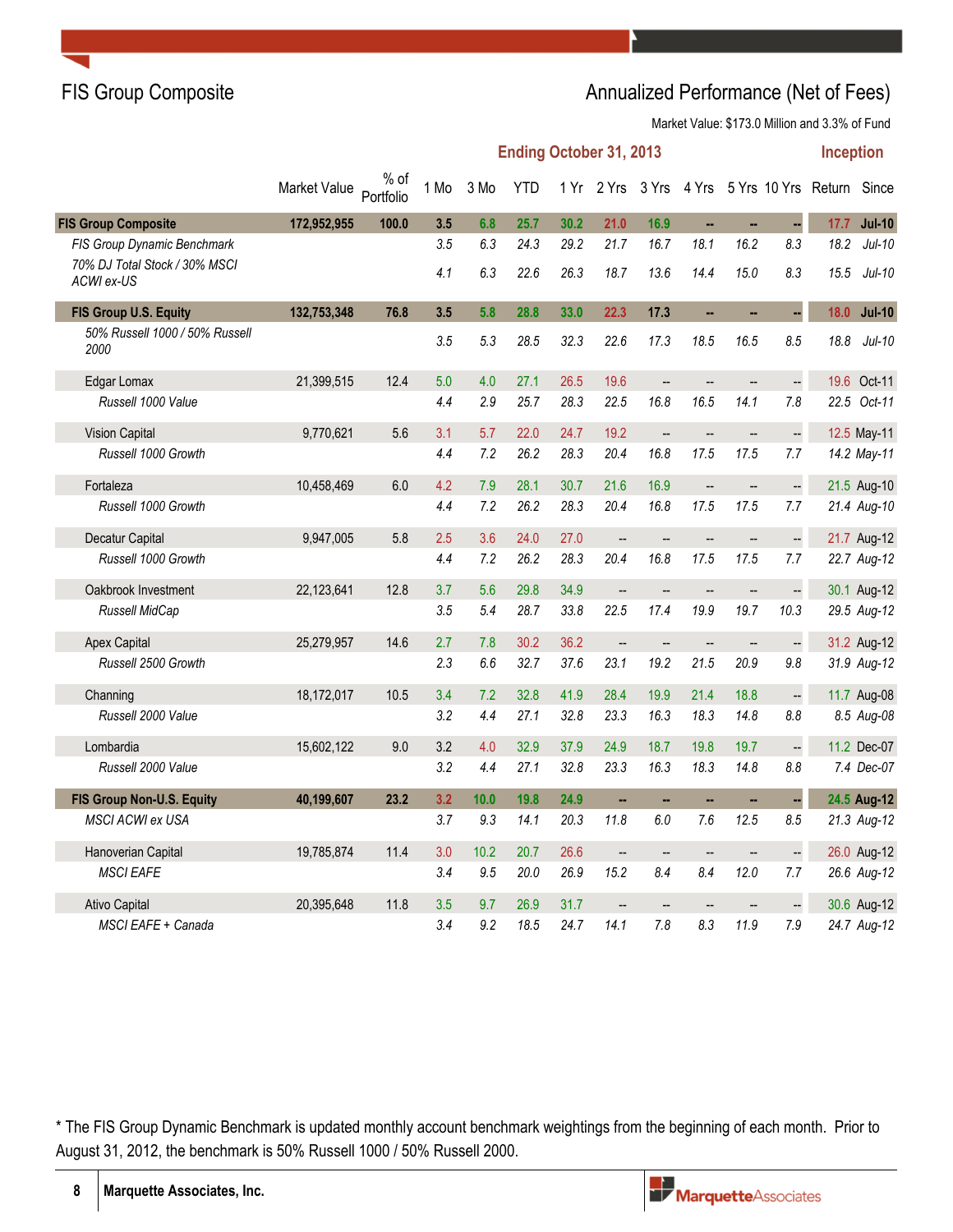

# Annuity & Benefit Fund **Inception Performance (Net of Fees)**

Ending October 31, 2013

|                                    |                               |                             |              |         | Performance |                   |
|------------------------------------|-------------------------------|-----------------------------|--------------|---------|-------------|-------------------|
| <b>Asset Class</b>                 | <b>Benchmark</b>              | Manager                     | From         | Manager | Benchmark   | <b>Difference</b> |
| SMID-Cap Value Equity              | Custom Benchmark <sup>1</sup> | Ariel                       | July-84      | 13.0%   | 12.0%       | 1.0%              |
| Large-Cap Value Equity             | Russell 1000 Value            | <b>Great Lakes</b>          | April-91     | 10.4%   | 10.2%       | 0.2%              |
| Small-Cap Value Equity             | Custom Benchmark              | Keeley                      | January-93   | 12.8%   | 11.2%       | 1.6%              |
| Enhanced Index Fixed Income        | BarCap Aggregate              | Neuberger Berman            | June-01      | 5.5%    | 5.3%        | 0.2%              |
| Large-Cap Growth Equity            | Russell 1000 Growth           | Holland                     | November-02  | 8.9%    | 8.9%        | 0.0%              |
| Large-Cap Growth Equity            | Russell 1000 Growth           | CastleArk                   | August-04    | 9.0%    | 8.2%        | 0.8%              |
| International Growth Equity        | <b>MSCI EAFE</b>              | Cornerstone                 | December-04  | 7.2%    | 5.8%        | 1.4%              |
| International Growth Equity        | <b>MSCI EAFE Growth</b>       | <b>Walter Scott</b>         | December-04  | 7.5%    | 6.3%        | 1.2%              |
| International Value Equity         | <b>MSCI EAFE Value</b>        | LSV                         | May-05       | 6.2%    | 5.3%        | 0.9%              |
| Int'l Emerging Core Equity         | <b>MSCIEM</b>                 | William Blair               | August-05    | 9.8%    | 9.3%        | 0.5%              |
| Mid-Cap Core Equity                | Russell MidCap                | Earnest                     | December-06  | 6.9%    | 7.2%        | $-0.3%$           |
| Mid-Cap Growth Equity              | Custom Benchmark              | William Blair               | January-07   | 7.5%    | 6.9%        | 0.6%              |
| Large-Cap Core Equity              | S&P 500                       | Rhumbline                   | September-08 | 8.9%    | 8.7%        | 0.2%              |
| International Core Equity          | MSCI ACWI ex. U.S.            | NTGI ACWI ex. U.S.          | November-08  | 12.7%   | 12.5%       | 0.2%              |
| Int'l Small-Cap Equity             | MSCI Small-Cap International  | MSCI World Ex USA Small Cap | November-08  | 18.5%   | 18.2%       | 0.3%              |
| <b>Hedged Equity Fund of Funds</b> | <b>HFRX Hedged Equity</b>     | K <sub>2</sub> Advisors     | February-09  | 5.7%    | 2.8%        | 2.9%              |
| <b>Hedged Equity Fund of Funds</b> | <b>HFRX Hedged Equity</b>     | Rock Creek                  | February-09  | 6.6%    | 2.8%        | 3.8%              |
| Core Fixed Income                  | BarCap Aggregate              | LM Capital                  | April-09     | 5.5%    | 5.0%        | 0.5%              |
| Fixed Income - Intermediate        | BarCap Int. Gov/Credit        | Segall, Bryant, & Hamill    | May-09       | 5.2%    | 4.5%        | 0.7%              |
| Fixed Income - High Yield          | BarCap Ba High Yield          | MacKay Shields              | May-09       | 13.8%   | 14.3%       | $-0.5%$           |
| Fixed Income - Senior Loan         | CSFB Leveraged Loan           | Symphony                    | September-09 | 9.1%    | 8.0%        | 1.1%              |
| Mid-Cap Growth Equity              | Russell MidCap Growth         | Geneva Capital              | December-09  | 19.2%   | 18.9%       | 0.3%              |
| Core Fixed Income                  | BarCap Aggregate              | <b>UBS</b>                  | August-10    | 3.8%    | 3.3%        | 0.5%              |
| Large-Cap Value Equity             | Russell 1000 Value            | Herndon                     | December-11  | 20.7%   | 23.9%       | $-3.2%$           |

<sup>1</sup> Ariel Custom Benchmark is Russell 2500 Value, and prior to March 2002, the Russell 2000 Value.